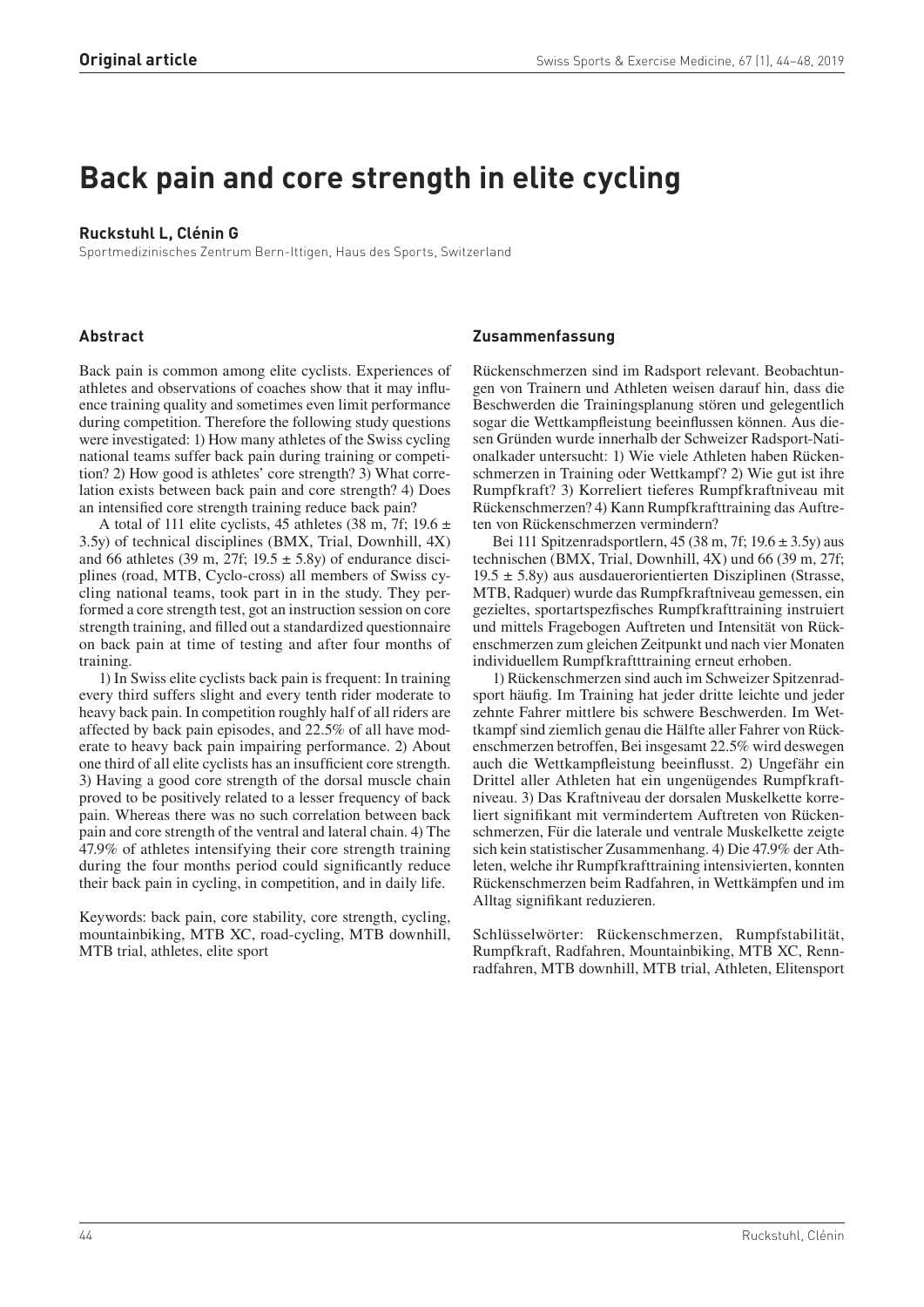#### **Introduction and Study questions**

Experiences of top cyclists and coaches show that cyclists suffer often from back pain and are limited during training or competition. Several studies confirm these observations  $[1-5]$ .

Core muscles stabilize the trunk and protect spine and pelvis. Strong and preserving trunk muscles are able to stabilize our body in gait, running, cycling, and in movement in general. Core muscles can, at least partially, compensate an unergonomic position, reduce overload of passive structures and help absorbing impacts. Malpositioning in sports should be avoided [6]. Deficits and dysbalances of the core muscles are known to be a risk factor for back pain [7,8]. And it has been shown that weak core muscles may be related to back pain [9,10].

Incidence of back pain among top level cyclists, factors influencing their appearance, and core strength and its possible benefits were to our knowledge not yet investigated in elite cycling.

We therefore asked the following study questions:

1) How many athletes of the Swiss cycling national teams suffer from back pain during training or competition?

2) How good is athletes' core strength? Are there differences between cycling disciplines?

3) Which correlation exists between back pain and core strength?

4) Does an intensified core strength training reduce back pain?

# **Methods**

#### *Subjects*

111 elite cyclists, all Swiss national team members took part in the study. 66 were endurance athletes practicing either road cycling, MTB, or cyclo-cross  $(39 \text{ m}, 27 \text{ f}; 19.5 \pm 5.8 \text{ year})$ and 45 technical athletes practicing either BMX, Trial, Downhill, or 4X (38 m, 7f; 19.6 ± 3.5year).

Average BMI was at  $21.2 \pm 2$ . Training hours per week were in average at  $11.5 \pm 5$  h.

#### *Study design*

To evaluate back pain a modified Oswestry-Disability-Index was used. The Oswestry-Disability-Index is one of the most frequently used questionnaires to evaluate disability during different activities due to back pain [11,12]. Out of ten ques-



tions in the original questionnaire six about disabilities in everyday life remained (pain intensity, lifting, sitting, standing, sleeping, traveling) and four questions were adapted to back pain in athletes' life: one on cycling in general, one on training, one on competitions, and one on frequency of back pain.

To evaluate core strength a testing consisting out of three exercises according to Swiss Olympic standards was done [18,19]. One exercise for the ventral, one for the lateral, and one for the dorsal muscle chain respectively.

#### Test 1: ventral core strength testing

From the basic supine position (elbow pushup, upper arm vertical, forearm parallel, legs extended standing on toetips. Shoulder joint, trochanter major and ankle in one line) the athletes lift up one foot after the other alternating.

#### Test 2: lateral core strength testing

From basic sideward position (elbow pushup in preferred lateral position, shoulder girdle, bottom and heel touching the wall, upper arm vertical) the athlete moves the pelvis and whole body downwards touching the ground and lifting it up to neutral position in a rhythm of 2 seconds.

| time $1$ (T1)                                                                                                                                                                                                                                                                                                                        | <b>Further training intervention</b><br>(4 months)                                                                                       | time $2$ (T2)                                                                                                                  |  |  |
|--------------------------------------------------------------------------------------------------------------------------------------------------------------------------------------------------------------------------------------------------------------------------------------------------------------------------------------|------------------------------------------------------------------------------------------------------------------------------------------|--------------------------------------------------------------------------------------------------------------------------------|--|--|
| • Core strength testing<br>· Back pain questionnaire<br>· Questionnaire on training in general and<br>core strength training before<br>• Sports medical exam<br>• Instruction of a core strength training<br>· Distribution of a brochure explaining<br>importance of core strength and show-<br>ing a series of practical exercises | · Individual core strength training ac-<br>cording to the distributed brochure<br>• Evaluation of the sitting position on<br>the bicycle | • Back pain questionnaire<br>• Questionnaire on training in gen-<br>eral and core strength training in<br>the last<br>4 months |  |  |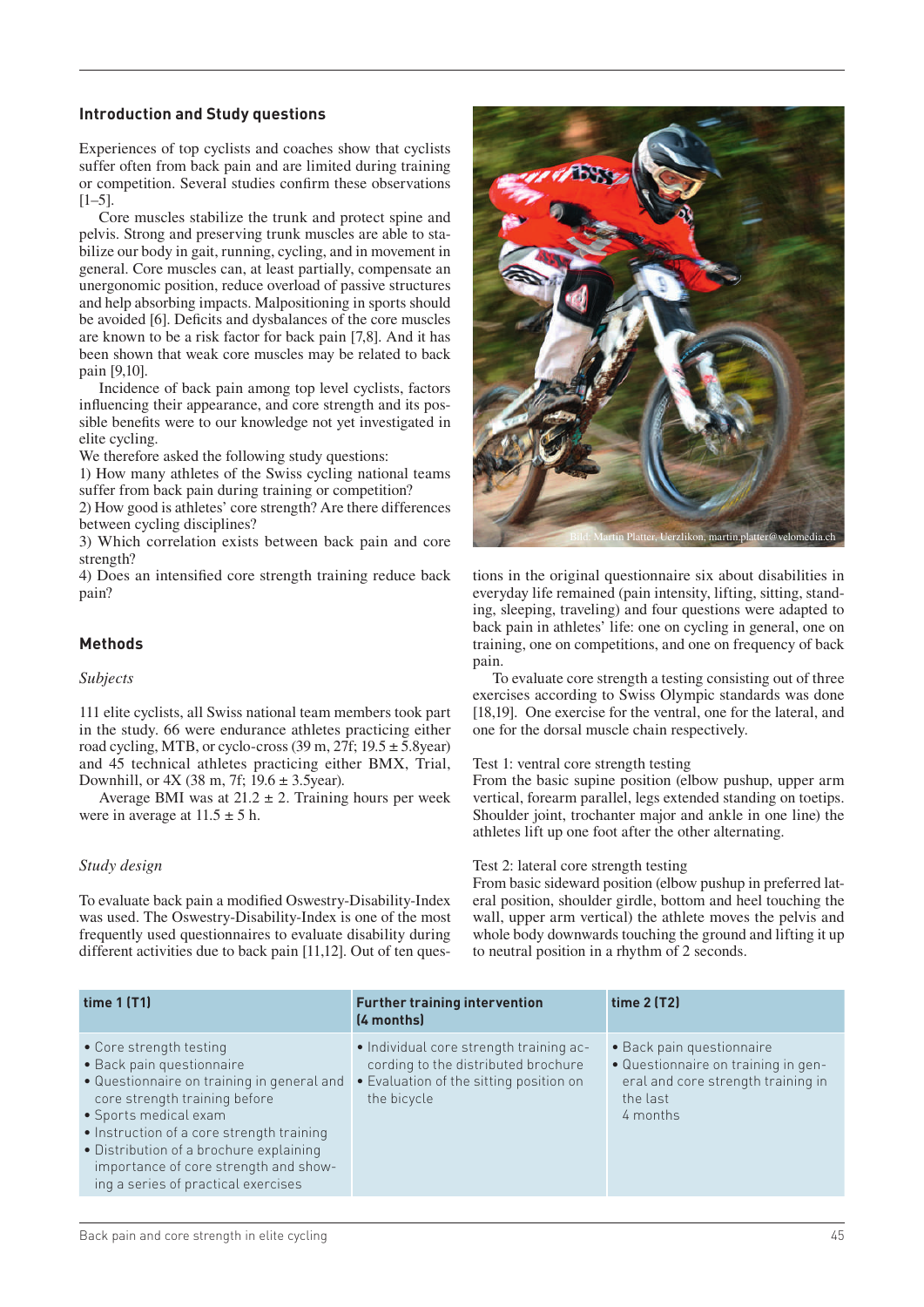#### Test 3: dorsal core strength testing

From basic position (feet firmly hold in the wall bars, legs and whole body in horizontal position lying over a board, spina iliacae anterior superior four centimeters away from the edge, upper body freely hanging over) the athlete moves the trunk in a rhythm of 2 seconds down to 30° flexion and back up to the horizontal line.

Athletes executed these three tests as long as possible. Time measured in seconds for the correct execution was equivalent to athlete's individual performance. Results were compared with reference values from a former study with more than two hundred elite athletes of different sports, indicating the following results as being sufficient: ventral core: 101 seconds, lateral core: 50 sec, dorsal core: 70 sec [18].

The same group of authors evaluated this testing procedure further in another study concluding that core strength testing of the ventral, lateral and dorsal muscle chain is reliable and can be used to assess core strength of healthy elite athletes as a prerequisite for good sport performance and prevention of injuries [19].

Furthermore national team coaches appraised the sitting position on the bicycle for each of their athletes with a given scoring system: "strongly tilting forward" – "tilting forward" – "neutral" – "tilting backward" – "strongly tilting backward" as shown on pictures.

#### *Results*

#### Back pain

Whereas 21.6% are free of pain, 31.5% suffer at least once a month back pain. 37.9% are having back pain episodes two to seven days a month and 9% suffer back pain more often. Six athletes indicated to suffer back pain nearly every day.

In training 34.2% athletes suffer slight back pain, other 9.9% suffer moderate to very heavy back pain which impairs training quality. In competition 27.9% suffer slight back pain other 22.5% suffer moderate to very heavy back pain. During



activities of daily life such as lifting, sitting, standing, sleeping and travelling 54.1% suffer slight back pain. Only 4.5% of athletes are moderately to heavily limited in daily life because of back pain. The study shows that more athletes in endurance disciplines (64.1%) than athletes in technical disciplines suffer back pain (p<0.0005).

|                                | technical athletes (n = 45) |                          |                         | endurance athletes (n = 66) |                          |                         |
|--------------------------------|-----------------------------|--------------------------|-------------------------|-----------------------------|--------------------------|-------------------------|
| assessment of<br>core strength | ventral core<br>strength    | lateral core<br>strength | dorsal core<br>strength | ventral core<br>strength    | lateral core<br>strength | dorsal core<br>strength |
| sufficient                     | 69.1%                       | 64.3%                    | 50%                     | 65.6%                       | 62.5%                    | 70.3%                   |
| slightly insuffi-<br>cient     | 19%                         | 28.6%                    | 38.1%                   | $17.2\%$                    | 26.6%                    | 25%                     |
| insufficient                   | $11.9\%$                    | $7.1\%$                  | 11.9%                   | $17.2\%$                    | $10.9\%$                 | $4.7\%$                 |

**Table 1:** Core strength

|                                           | ride a bicycle |                | training |                | competition |                | daily life |                |
|-------------------------------------------|----------------|----------------|----------|----------------|-------------|----------------|------------|----------------|
|                                           | start          | after 4 months | start    | after 4 months | start       | after 4 months | start      | after 4 months |
| no back pain                              | 26.7%          | 51.1%          | $62.2\%$ | 73.3%          | 44.4%       | $62.2\%$       | $42.2\%$   | 53.3%          |
| slight back pain 44.4%                    |                | 40.00%         | 28.9%    | 24.4%          | 33.3%       | 28.9%          | 57.8%      | 46.7%          |
| moderate to very 28.9%<br>heavy back pain |                | 8.9%           | 8.9%     | $2.2\%$        | $22.2\%$    | 8.9%           | $0.00\%$   | $0.00\%$       |

**Table 2:** Back pain before and after the intervention (athletes who intensified their core strength training  $n = 45$ )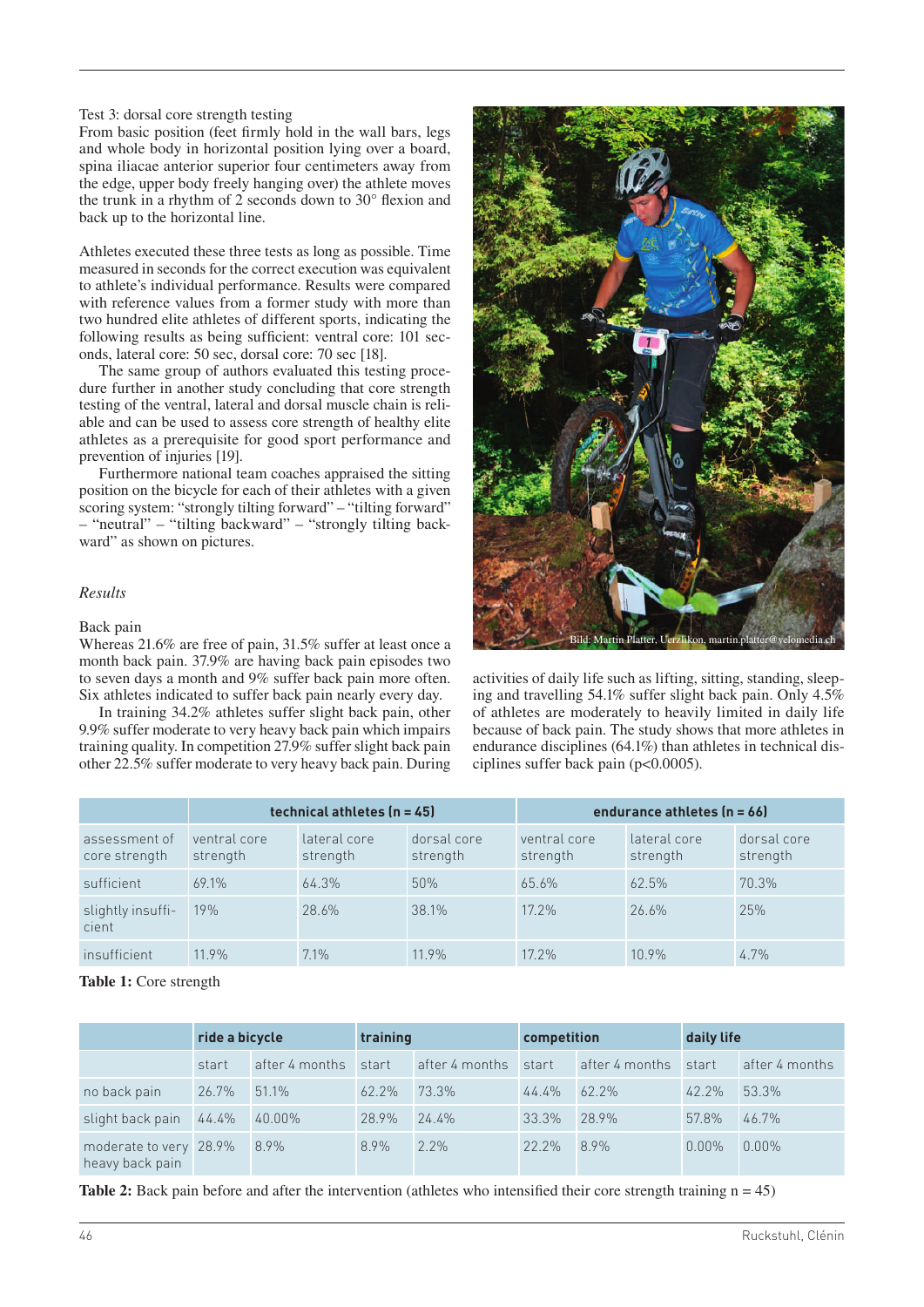#### Core strength

The results of the core strength testing showed that only 67.6% had sufficient ventral core muscles, 62.2% lateral muscles, and 62.2% dorsal muscles. Technical and endurance athletes did not differ in their test results of the ventral and lateral core strength, but endurance athletes showed a significantly better dorsal core strength than their technical counterparts ( $p = 0.001$ ). Looking at the duration of dorsal core exercise the median in endurance athletes was 107 sec whereas the median in technical athletes was 91.5 sec only. *(Table 1)*

#### Statistical analysis

The bivariate correlation analysis showed no significant correlation between back pain and muscle strength neither for the ventral nor the lateral core muscles. However a significant correlation between back pain during training and strength of the dorsal core muscle chain ( $r = 0.231$ ;  $p = 0.017$ ) could be demonstrated.

The study showed no significant correlation of back pain and sitting position on the bicycle.

But there was a significant correlation between average training time and back pain. This means the longer training time the higher incidence of back pain  $(r = 0.277; p = 0.005)$ .

The bivariate correlation analysis by Spearman as well as the multiple ordinal regression analysis showed a significant influence of training time and dorsal core strength on back pain during training ( $p = 0.021$ ;  $p = 0.02$ ).

47.9% of athletes increased core strength training during the 4-month-intervention. They could significantly reduce back pain during cycling (p=0.003), back pain in competition  $(p = 0.007)$  and during daily life  $(p = 0.028)$ . Their level of back pain in training however did not change significantly.



**Grafik 1:** Prozentuale Verteilung der Stärke der Rückenschmerzen während dem Training und Wettkampf



**Grafik 2:** Rückenschmerzen vor und nach der Interventionsphase